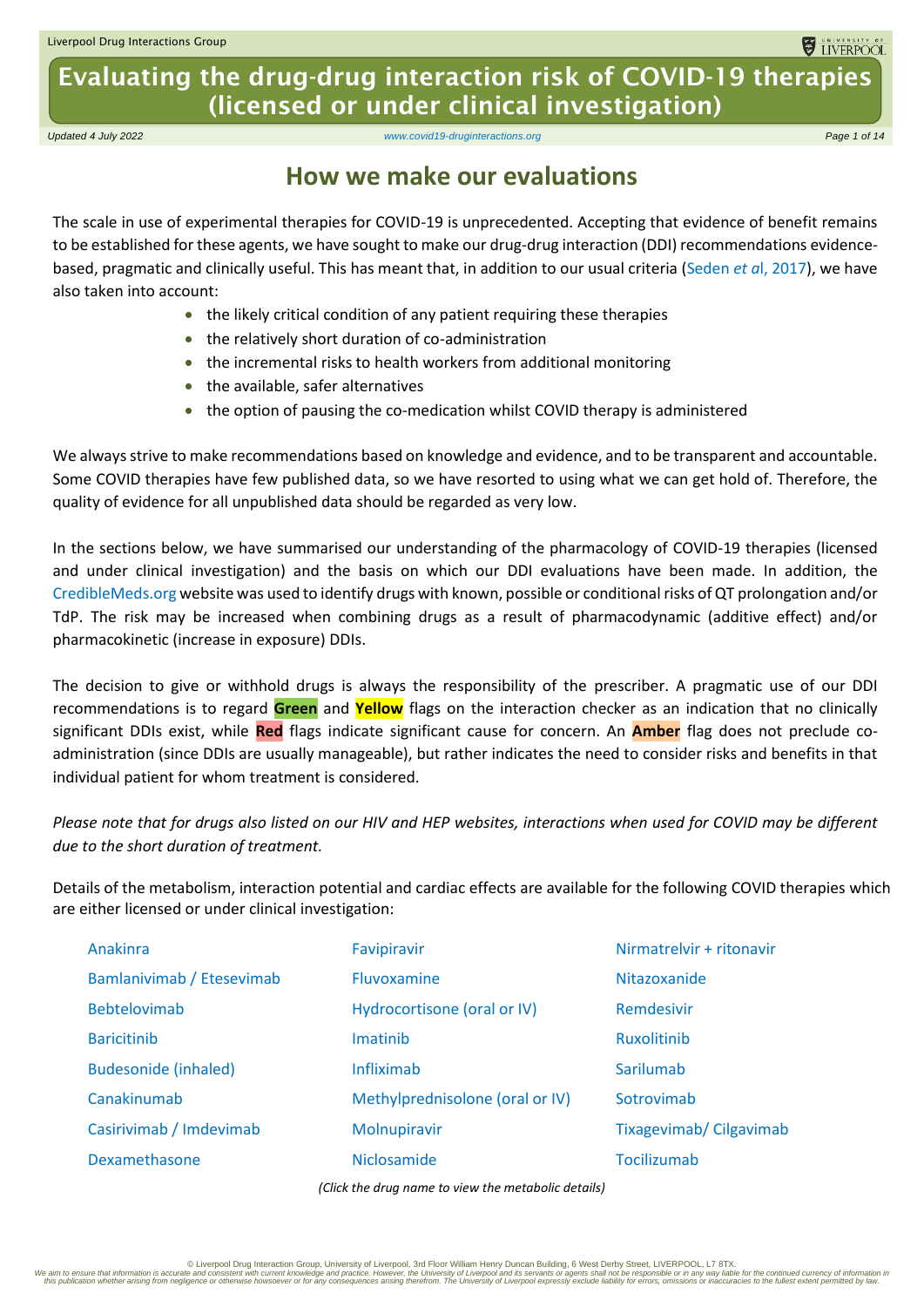# Evaluating the drug-drug interaction risk of COVID-19 therapies (licensed or under clinical investigation)

*Updated 4 July 2022 [www.covid19-druginteractions.org](http://www.covid19-druginteractions.org/) Page 2 of 14*

<span id="page-1-0"></span>

| <b>Anakinra</b>                        |                                                                                                                                                                                                                                                                                                                                                                                                                                                                                                                                                                     |
|----------------------------------------|---------------------------------------------------------------------------------------------------------------------------------------------------------------------------------------------------------------------------------------------------------------------------------------------------------------------------------------------------------------------------------------------------------------------------------------------------------------------------------------------------------------------------------------------------------------------|
| <b>Metabolism</b>                      | Anakinra is recombinant human interleukin-1 (IL-1) receptor antagonist and is eliminated by<br>glomerular filtration and subsequent tubular metabolism.                                                                                                                                                                                                                                                                                                                                                                                                             |
| <b>Interaction</b><br><b>Potential</b> | . Anakinra, per se, has no inhibitory or inducing effects on cytochromes. However, anakinra reverses<br>IL-1 induced suppression of cytochromes (elevation of IL-1 during inflammation has been shown to<br>inhibit CYP3A4, CYP2C19, CYP2C9 and CYP1A2 expression/activity resulting in higher drug exposure<br>of substrate drugs). Upon treatment with anakinra, cytochrome activity normalizes leading to<br>reduced exposure of drugs which, prior to treatment with anakinra, had been adjusted to the<br>metabolism of individuals with rheumatoid arthritis. |
|                                        | . Patients infected with COVID19 experience an elevation of IL-1. However, since comedications will<br>not have been adjusted to the acute inflammatory COVID19 state and since treatment with anakinra<br>is initiated rapidly, no a priori adjustment of CYP3A4, CYP2C19, CYP2C9, CYP1A2 substrates is<br>needed. The effect of acute COVID infection on drugs with a narrow therapeutic index is unclear.                                                                                                                                                        |
|                                        | • Caution is required when coadministering with myelotoxic drugs due to the potential additive<br>haematological toxicity.                                                                                                                                                                                                                                                                                                                                                                                                                                          |
|                                        | . Coadministration with monoclonal antibodies should be avoided due to the enhanced<br>immunosuppressive effect.                                                                                                                                                                                                                                                                                                                                                                                                                                                    |
| <b>Cardiac effects</b>                 | There were no significant changes in QT intervals in animals treated with anakinra alone at 100 mg/kg<br>or in combination with PEG sTNF-RI (pegylated inhibitor of the TNF receptor) at doses up to 25 mg/kg.                                                                                                                                                                                                                                                                                                                                                      |
| <b>References</b>                      | Kineret Summary of Product Characteristics, Swedish Orphan Biovitrum.                                                                                                                                                                                                                                                                                                                                                                                                                                                                                               |
|                                        | Kineret US Prescribing Information, Swedish Orphan Biovitrum.                                                                                                                                                                                                                                                                                                                                                                                                                                                                                                       |
|                                        | Kineret EPAR Scientific Discussion, European Medicines Agency.                                                                                                                                                                                                                                                                                                                                                                                                                                                                                                      |

<span id="page-1-1"></span>

| <b>Bamlanivimab / Etesevimab</b>       |                                                                                                                                                                                                                                                                                         |
|----------------------------------------|-----------------------------------------------------------------------------------------------------------------------------------------------------------------------------------------------------------------------------------------------------------------------------------------|
| <b>Metabolism</b>                      | Bamlanivimab and etesevimab are IgG1 monoclonal antibodies and are expected to be degraded into<br>small peptides and component amino acids via catabolic pathways in the same manner as endogenous<br>IgG antibodies.                                                                  |
| <b>Interaction</b><br><b>Potential</b> | . Bamlanivimab and etesevimab are not metabolized by cytochrome P450 enzymes.                                                                                                                                                                                                           |
|                                        | • Interactions with concomitant medications that are substrates, inducers, or inhibitors of cytochrome<br>P450 enzymes are unlikely.                                                                                                                                                    |
|                                        | . It is possible that bamlanivimab and etesevimab may interfere with the development of effective<br>immune responses to COVID-19 vaccines. Refer to current vaccination guidelines with respect to<br>timing of vaccination post treatment with anti-SARS-CoV-2 monoclonal antibodies. |
| <b>Cardiac effects</b>                 | The QT interval prolongation risks for bamlanivimab and etesevimab have not been assessed but are<br>considered to be low.                                                                                                                                                              |
| <b>References</b>                      | Bamlanivimab and etesevimab FDA Emergency Use Authorization, Lilly USA.                                                                                                                                                                                                                 |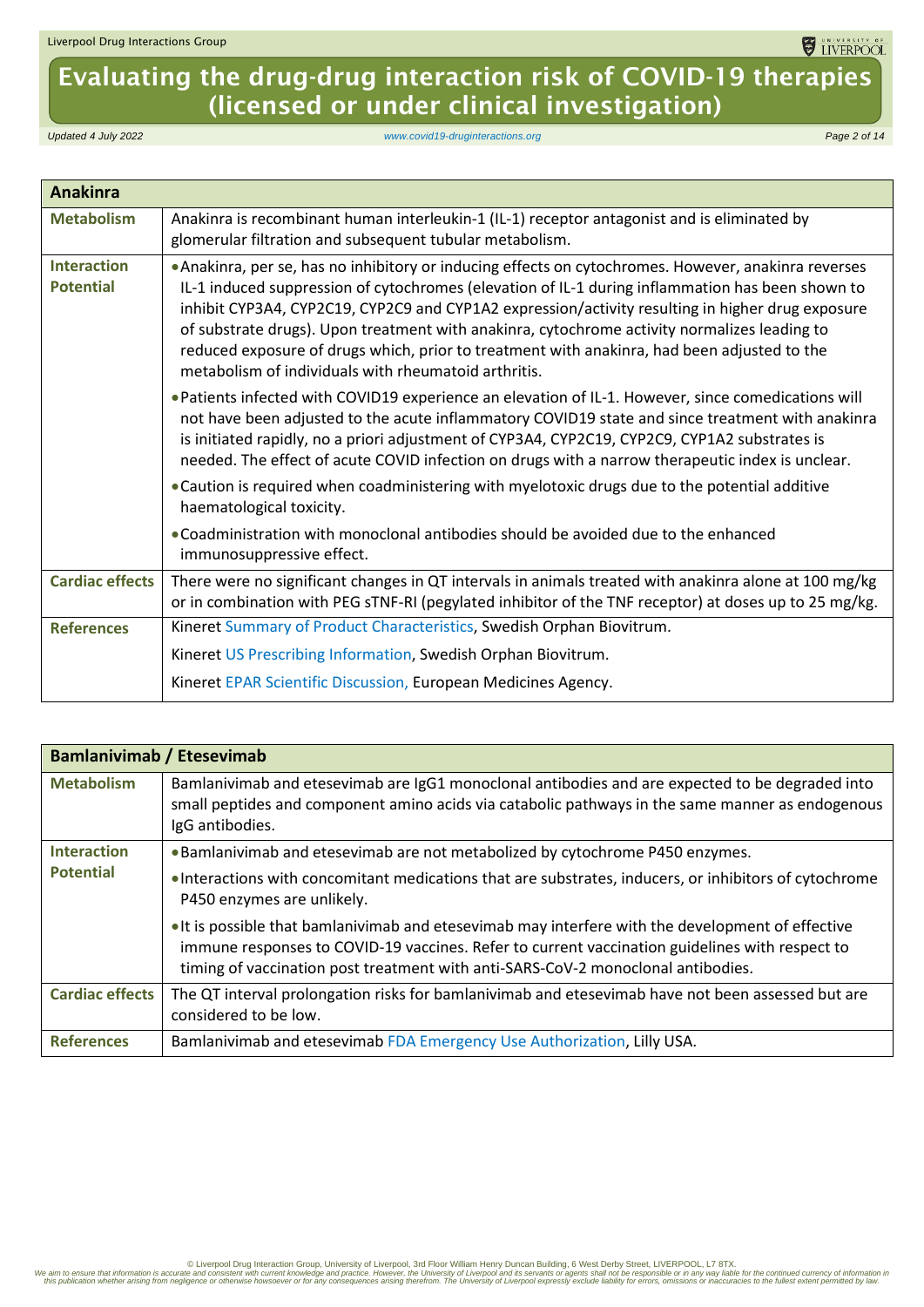# Evaluating the drug-drug interaction risk of COVID-19 therapies (licensed or under clinical investigation)

*Updated 4 July 2022 [www.covid19-druginteractions.org](http://www.covid19-druginteractions.org/) Page 3 of 14*

<span id="page-2-0"></span>

| <b>Bebtelovimab</b>    |                                                                                                                                                                                                                                                                          |
|------------------------|--------------------------------------------------------------------------------------------------------------------------------------------------------------------------------------------------------------------------------------------------------------------------|
| <b>Metabolism</b>      | Bebtelovimab is an IgG1 monoclonal antibody and is expected to be degraded into small peptides and<br>component amino acids via catabolic pathways in the same manner as endogenous IgG antibodies.                                                                      |
| <b>Interaction</b>     | . Bebtelovimab is not metabolized by cytochrome P450 enzymes.                                                                                                                                                                                                            |
| <b>Potential</b>       | . Interactions with concomitant medications that are substrates, inducers, or inhibitors of cytochrome<br>P450 enzymes are unlikely.                                                                                                                                     |
|                        | • It is possible that bebtelovimab may interfere with the development of effective immune responses<br>to COVID-19 vaccines. Refer to current vaccination guidelines with respect to timing of vaccination<br>post treatment with anti-SARS-CoV-2 monoclonal antibodies. |
| <b>Cardiac effects</b> | The QT interval prolongation risk for bebtelovimab has not been assessed but is considered to be low.                                                                                                                                                                    |
| <b>References</b>      | Bebtelovimab FDA Emergency Use Authorization, Lilly USA.                                                                                                                                                                                                                 |

<span id="page-2-1"></span>

| <b>Baricitinib</b>                     |                                                                                                                                                                                                                                                  |
|----------------------------------------|--------------------------------------------------------------------------------------------------------------------------------------------------------------------------------------------------------------------------------------------------|
| <b>Metabolism</b>                      | Baricitinib metabolism is mediated by CYP3A4, with <10 % of the dose identified as undergoing<br>biotransformation.                                                                                                                              |
|                                        | Renal elimination is the principal mechanism for baricitinib's clearance through glomerular filtration<br>and active secretion via OAT3, P-gp, BCRP and MATE2-K.                                                                                 |
| <b>Interaction</b><br><b>Potential</b> | • Baricitinib may be a clinically relevant inhibitor of the transporter OCT1, but it does not inhibit OAT1,<br>OAT2, OAT3, OCT2, OATP1B1, OATP1B3, BCRP, MATE1 and MATE2-K at clinically relevant<br>concentrations.                             |
|                                        | • In vitro, baricitinib did not significantly inhibit or induce the activity of cytochrome P450 enzymes<br>(CYPs 3A, 1A2, 2B6, 2C8, 2C9, 2C19, and 2D6).                                                                                         |
|                                        | . In clinically pharmacology studies, baricitinib had no clinically meaningful effect on the<br>pharmacokinetics of the CYP3A substrates simvastatin, ethinylestradiol or levonorgestrel.                                                        |
|                                        | • There is a risk of additional immunosuppression when baricitinib is coadministered with other<br>immunosuppressants. Coadministration with biological disease-modifying anti-rheumatic drugs or<br>Janus kinase inhibitors is not recommended. |
| <b>Cardiac effects</b>                 | At a dose 10 times the maximum recommended dose, baricitinib does not prolong the QT interval to<br>any clinically relevant extent.                                                                                                              |
| <b>References</b>                      | Olumiant Summary of Product Characteristics, Lilly.                                                                                                                                                                                              |
|                                        | Olumiant US Prescribing Information, Lilly USA.                                                                                                                                                                                                  |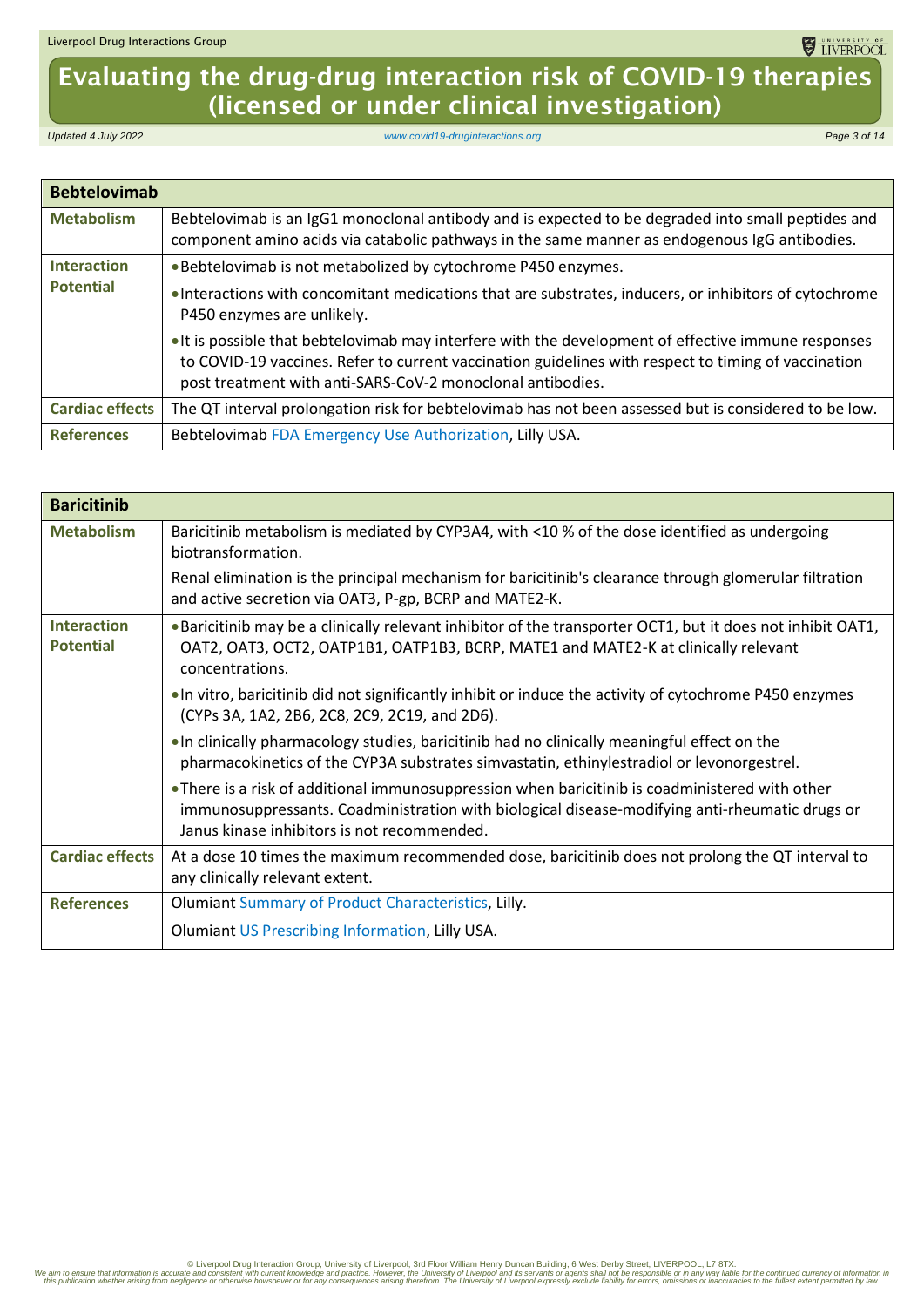# Evaluating the drug-drug interaction risk of COVID-19 therapies (licensed or under clinical investigation)

*Updated 4 July 2022 [www.covid19-druginteractions.org](http://www.covid19-druginteractions.org/) Page 4 of 14*

<span id="page-3-0"></span>

| <b>Budesonide (inhaled)</b> |                                                                                                                                                                                                                                                                                                                              |
|-----------------------------|------------------------------------------------------------------------------------------------------------------------------------------------------------------------------------------------------------------------------------------------------------------------------------------------------------------------------|
| <b>Metabolism</b>           | Budesonide is a CYP3A4 substrate.                                                                                                                                                                                                                                                                                            |
| <b>Interaction</b>          | . Budesonide does not inhibit or induce CYPs.                                                                                                                                                                                                                                                                                |
| <b>Potential</b>            | • Increased concentrations of budesonide as a result of CYP3A4 inhibition are unlikely to be clinically<br>significant given the short duration of inhaled budesonide used in COVID-19 treatment (2 weeks).<br>However, prescribers should be aware of and to look out for signs of systemic corticosteroid side<br>effects. |
| <b>Cardiac effects</b>      | No clinically significant effect on QTc was observed in 14 patients receiving high dose<br>budesonide/formoterol treatment.                                                                                                                                                                                                  |
| <b>References</b>           | Pulmicort Summary of Product Characteristics, Astra Zeneca.                                                                                                                                                                                                                                                                  |
|                             | Pulmicort US Prescribing Information, Astra Zeneca.                                                                                                                                                                                                                                                                          |
|                             | In vitro drug-drug interactions of budesonide: inhibition and induction of transporters and cytochrome<br>P450 enzymes. Chen N, Cui D, Wang Q, et al. Xenobiotica. 2018; 48(6):637-646.                                                                                                                                      |
|                             | Tolerability of a high dose of budesonide/formoterol in a single inhaler in patients with asthma.<br>Ankerst J, Persson G, Weibull E. Pulm Pharmacol Ther. 2003; 16(3):147-51.                                                                                                                                               |

<span id="page-3-1"></span>

| <b>Canakinumab</b>                     |                                                                                                                                                                                                                                                                                                                                                                                                                                                                                                                                                                                            |
|----------------------------------------|--------------------------------------------------------------------------------------------------------------------------------------------------------------------------------------------------------------------------------------------------------------------------------------------------------------------------------------------------------------------------------------------------------------------------------------------------------------------------------------------------------------------------------------------------------------------------------------------|
| <b>Metabolism</b>                      | Canakinumab is a recombinant human interleukin-1 (IL-1) receptor antagonist and is eliminated via<br>intracellular catabolism.                                                                                                                                                                                                                                                                                                                                                                                                                                                             |
| <b>Interaction</b><br><b>Potential</b> | • Canakinumab, per se, has no inhibitory or inducing effects on cytochromes. However, canakinumab<br>reverses IL-1 induced suppression of cytochromes (elevation of IL-1 during inflammation has been<br>shown to inhibit CYP3A4, CYP2C19, CYP2C9 and CYP1A2 expression/activity resulting in higher drug<br>exposure of substrate drugs). Upon treatment with canakinumab, cytochrome activity normalizes<br>leading to reduced exposure of drugs which, prior to treatment with canakinumab, had been<br>adjusted to the metabolism of individuals with various inflammatory conditions. |
|                                        | • Patients infected with COVID19 experience an elevation of IL-1. However, since comedications will<br>not have been adjusted to the acute inflammatory COVID19 state and since treatment with<br>canakinumab is initiated rapidly, no a priori adjustment of CYP3A4, CYP2C19, CYP2C9, CYP1A2<br>substrates is needed. The effect of acute COVID infection on drugs with a narrow therapeutic index is<br>unclear.                                                                                                                                                                         |
|                                        | • Caution is required when coadministering with myelotoxic drugs due to the potential additive<br>haematological toxicity.                                                                                                                                                                                                                                                                                                                                                                                                                                                                 |
|                                        | . Coadministration with monoclonal antibodies should be avoided due to the enhanced<br>immunosuppressive effect.                                                                                                                                                                                                                                                                                                                                                                                                                                                                           |
|                                        | . Use of canakinumab with TNF inhibitors is not recommended as this may increase the risk of serious<br>infections. An increased incidence of serious infections has been associated with administration of<br>another IL-1 blocker in combination with TNF inhibitors.                                                                                                                                                                                                                                                                                                                    |
| <b>Cardiac effects</b>                 | The QT interval prolongation risk of canakinumab is considered to be low. Stand-alone safety<br>pharmacology studies were not conducted with canakinumab. However, the cardiovascular system<br>was analysed as part of toxicology studies. No treatment-related effects on electrocardiography data<br>were observed throughout treatment and recovery periods.                                                                                                                                                                                                                           |
| <b>References</b>                      | Ilaris Summary of Product Characteristics, Novartis Pharmaceuticals.<br>Ilaris US Prescribing Information, Novartis Pharmaceuticals.<br>Ilaris CHMP Assessment Report, European Medicines Agency.                                                                                                                                                                                                                                                                                                                                                                                          |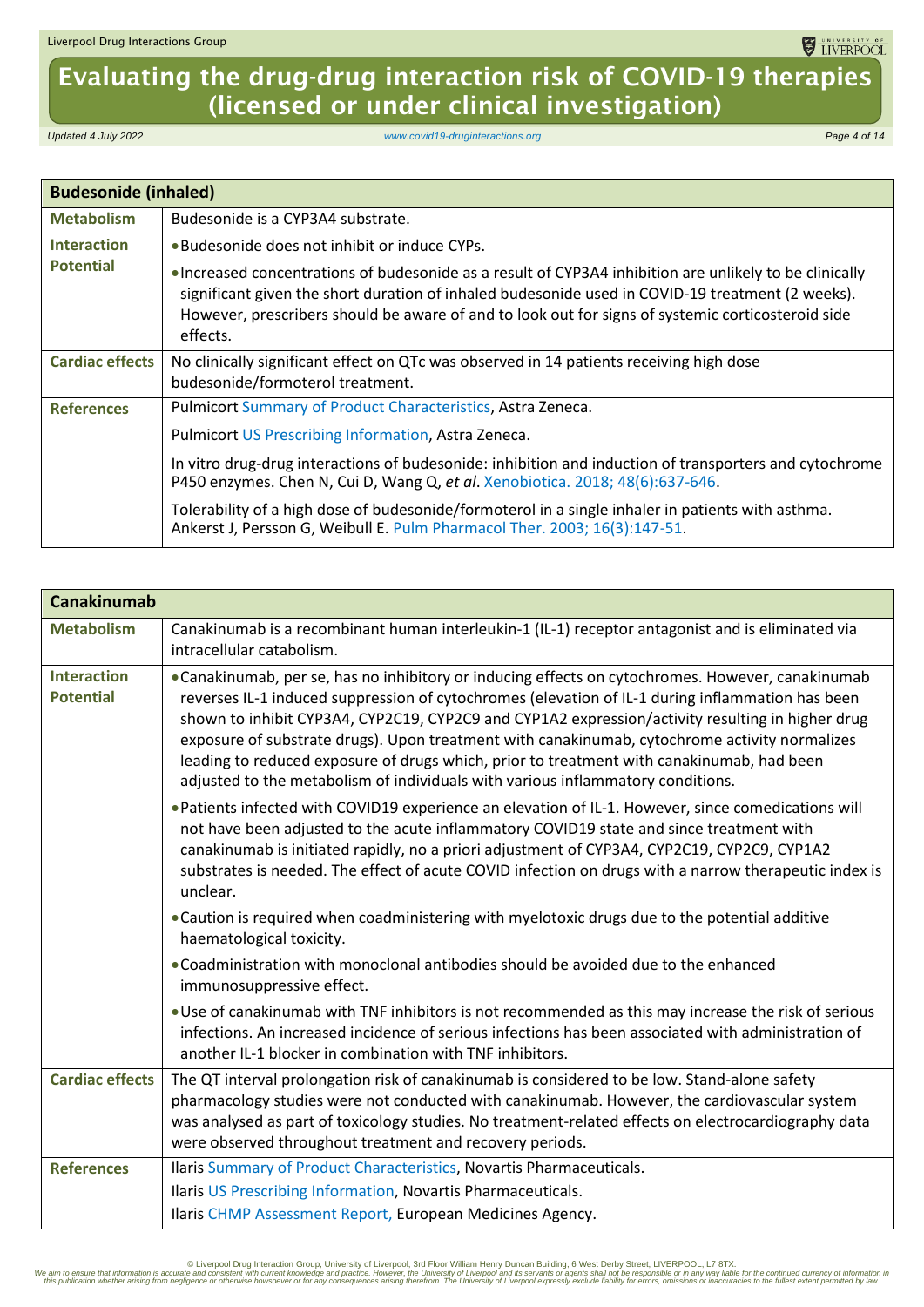## Evaluating the drug-drug interaction risk of COVID-19 therapies (licensed or under clinical investigation)

*Updated 4 July 2022 [www.covid19-druginteractions.org](http://www.covid19-druginteractions.org/) Page 5 of 14*

<span id="page-4-0"></span>

| <b>Casirivimab / Imdevimab</b> |                                                                                                                                                                                                                                                                                                                                                                                                                                                                                                                                                        |
|--------------------------------|--------------------------------------------------------------------------------------------------------------------------------------------------------------------------------------------------------------------------------------------------------------------------------------------------------------------------------------------------------------------------------------------------------------------------------------------------------------------------------------------------------------------------------------------------------|
| <b>Metabolism</b>              | Casirivimab and imdevimab are IgG1 monoclonal antibodies and are expected to be degraded into<br>small peptides and component amino acids via catabolic pathways in the same manner as endogenous<br>IgG antibodies.                                                                                                                                                                                                                                                                                                                                   |
| <b>Interaction</b>             | • Casirivimab and imdevimab are not metabolized by cytochrome P450 enzymes.                                                                                                                                                                                                                                                                                                                                                                                                                                                                            |
| <b>Potential</b>               | • Interactions with concomitant medications that are substrates, inducers, or inhibitors of cytochrome<br>P450 enzymes are unlikely.                                                                                                                                                                                                                                                                                                                                                                                                                   |
|                                | • Casirivimab and imdevimab bind to epitopes on spike protein used as immunogen in all COVID-19<br>vaccines, therefore it is possible that casirivimab and imdevimab may interfere with the development<br>of effective immune responses to COVID-19 vaccines. Refer to current vaccination guidelines with<br>respect to timing of vaccination post treatment with anti-SARS-CoV-2 monoclonal antibodies. Limited<br>safety data are available from the study HV-2093 where COVID-19 vaccine was permitted and no<br>safety concerns were identified. |
| <b>Cardiac effects</b>         | The QT interval prolongation risks of casirivimab and imdevimab have not been assessed but are<br>considered to be low.                                                                                                                                                                                                                                                                                                                                                                                                                                |
| <b>References</b>              | Ronapreve Summary of Product Characteristics, Roche Products Ltd.<br>REGEN-COV FDA Emergency Use Authorization, Regeneron Pharmaceuticals Inc.                                                                                                                                                                                                                                                                                                                                                                                                         |

<span id="page-4-1"></span>

|                                        | <b>Dexamethasone</b>                                                                                                                                                                                                                 |  |
|----------------------------------------|--------------------------------------------------------------------------------------------------------------------------------------------------------------------------------------------------------------------------------------|--|
| <b>Metabolism</b>                      | Dexamethasone is metabolised by CYP3A4.                                                                                                                                                                                              |  |
| <b>Interaction</b><br><b>Potential</b> | • Dexamethasone is a dose-dependent inducer of CYP3A4 and is regarded as a moderate inducer of<br>CYP3A4.                                                                                                                            |  |
|                                        | • However, at the low doses used for the treatment of COVID-19, dexamethasone shows weak<br>induction of CYP3A4 and P-gp.                                                                                                            |  |
| <b>Cardiac effects</b>                 | The QT interval prolongation risk of dexamethasone is considered to be low.                                                                                                                                                          |  |
| <b>References</b>                      | Dexamethasone metabolism by human liver in vitro. Metabolite identification and inhibition of 6-<br>hydroxylation. Gentile DM, Tomlinson ES, Maggs JL, et al. J Pharmacol Exp Ther. 1996;277(1):105-112.                             |  |
|                                        | Effect of dexamethasone on the intestinal first-pass metabolism of indinavir in rats: evidence of<br>cytochrome P-450 3A and p-glycoprotein induction.<br>Lin JH, Chiba M, Chen IW, et al. Drug Metab Dispos. 1999;27(10):1187-1193. |  |
|                                        | Oral and inhaled corticosteroids: differences in P-glycoprotein (ABCB1) mediated efflux.<br>Crowe A, Tan AM. Toxicol Appl Pharmacol. 2012;260(3):294-302.                                                                            |  |
|                                        | The effect of dexamethasone on the pharmacokinetics of triazolam.<br>Villikka K, Kivistö KT, Neuvonen PJ. Pharmacol Toxicol. 1998, 83(3):135-138.                                                                                    |  |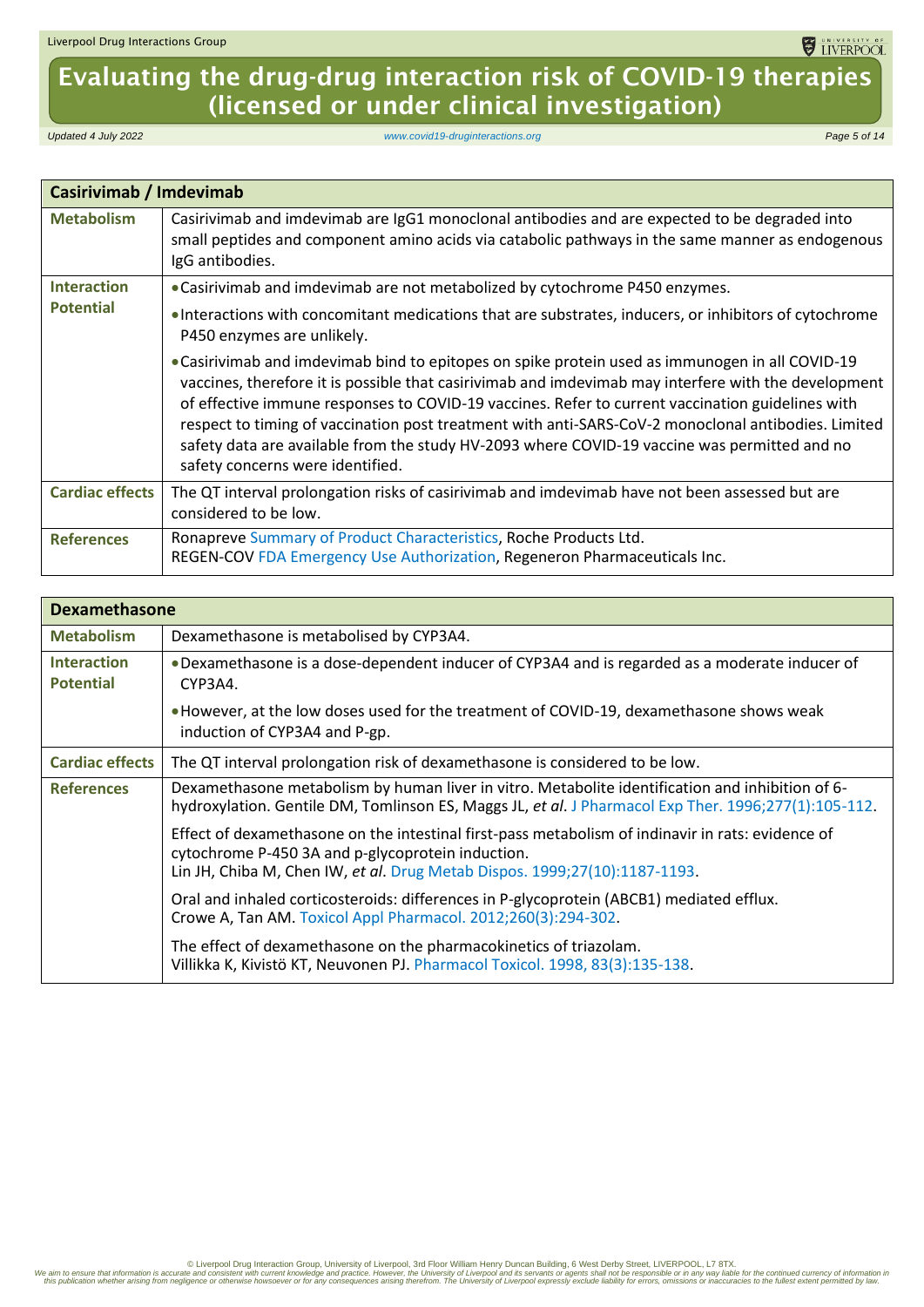# Evaluating the drug-drug interaction risk of COVID-19 therapies (licensed or under clinical investigation)

*Updated 4 July 2022 [www.covid19-druginteractions.org](http://www.covid19-druginteractions.org/) Page 6 of 14*

<span id="page-5-0"></span>

| <b>Favipiravir</b>                     |                                                                                                                                                                                                                                                                                                 |
|----------------------------------------|-------------------------------------------------------------------------------------------------------------------------------------------------------------------------------------------------------------------------------------------------------------------------------------------------|
| <b>Metabolism</b>                      | Favipiravir is extensively metabolised with only 1% recovered unchanged in urine. The major<br>metabolite is formed by aldehyde oxidase and CYP isoenzymes do not contribute to favipiravir's<br>metabolism.                                                                                    |
| <b>Interaction</b><br><b>Potential</b> | . Based on metabolism and clearance, clinically significant drug interactions are minimal. Favipiravir is<br>a weak inhibitor of CYPs 1A2, 2C9, 2C19, 2D6, 2E1, and 3A4 (IC50 >800 µmol/L, 126 µg/mL) and<br>showed little or no induction of CYPs 1A2, 2C9, 2C19 and 3A4 in human hepatocytes. |
|                                        | • Favipiravir inhibits CYP2C8 and caution is required in combination with other co-medications<br>metabolised via this route. Favipiravir increased repaglinide Cmax and AUC by 28% and 52% due to<br>inhibition of CYP2C8.                                                                     |
|                                        | • Favipiravir is a moderate inhibitor of OAT1 and OAT3.                                                                                                                                                                                                                                         |
|                                        | • Favipiravir is a mechanism-based inhibitor of aldehyde oxidase in vitro.                                                                                                                                                                                                                      |
|                                        | • A study in healthy volunteers increased paracetamol AUC by 14-17% and as a result of this the<br>maximum recommended dose of paracetamol is 3000 mg.                                                                                                                                          |
| <b>Cardiac effects</b>                 | The QT interval prolongation risk of favipiravir is considered to be low.                                                                                                                                                                                                                       |
| <b>References</b>                      | Avigan Japanese Product Label, Toyama Chemical Co Ltd.                                                                                                                                                                                                                                          |
|                                        | Favipiravir inhibits acetaminophen sulfate formation but minimally affects systemic pharmacokinetics<br>of acetaminophen. Zhao Y, Harmatz JS, et al. Br J Clin Pharmacol, 2015, 80(5): 1076-1085.                                                                                               |

<span id="page-5-1"></span>

| <b>Fluvoxamine</b>     |                                                                                                                                                                                                                                                                                                  |
|------------------------|--------------------------------------------------------------------------------------------------------------------------------------------------------------------------------------------------------------------------------------------------------------------------------------------------|
| <b>Metabolism</b>      | Fluvoxamine is extensively metabolized, mainly by CYP2D6 and to a lesser extent by CYP1A2.                                                                                                                                                                                                       |
|                        | Caution is indicated in patients known to have reduced levels of CYP2D6 activity (CYP2D6 "poor<br>metabolizers"). Fluvoxamine mean Cmax, AUC, and half-life were increased by 52%, 200%, and 62%,<br>respectively, in 13 poor metabolizers when compared to data from 16 extensive metabolizers. |
| <b>Interaction</b>     | • Fluvoxamine is a strong inhibitor of CYP1A2 and CYP2C19.                                                                                                                                                                                                                                       |
| <b>Potential</b>       | • Fluvoxamine is a moderate inhibitor of CYP3A4, CYP2C9 and CYP2D6.                                                                                                                                                                                                                              |
|                        | • Coadministration of fluvoxamine with other serotonergic drugs may increase the risk of serotonin<br>syndrome.                                                                                                                                                                                  |
| <b>Cardiac effects</b> | Fluvoxamine has a conditional risk of QT prolongation and/or TdP on the CredibleMeds.org website.                                                                                                                                                                                                |
|                        | Increased plasma concentrations may result in a higher risk for QT-prolongation/Torsade de Pointes.                                                                                                                                                                                              |
| <b>References</b>      | Faverin Summary of Product Characteristics, Mylan.                                                                                                                                                                                                                                               |
|                        | Luvox US Prescribing Information, ANI Pharmaceuticals Inc.                                                                                                                                                                                                                                       |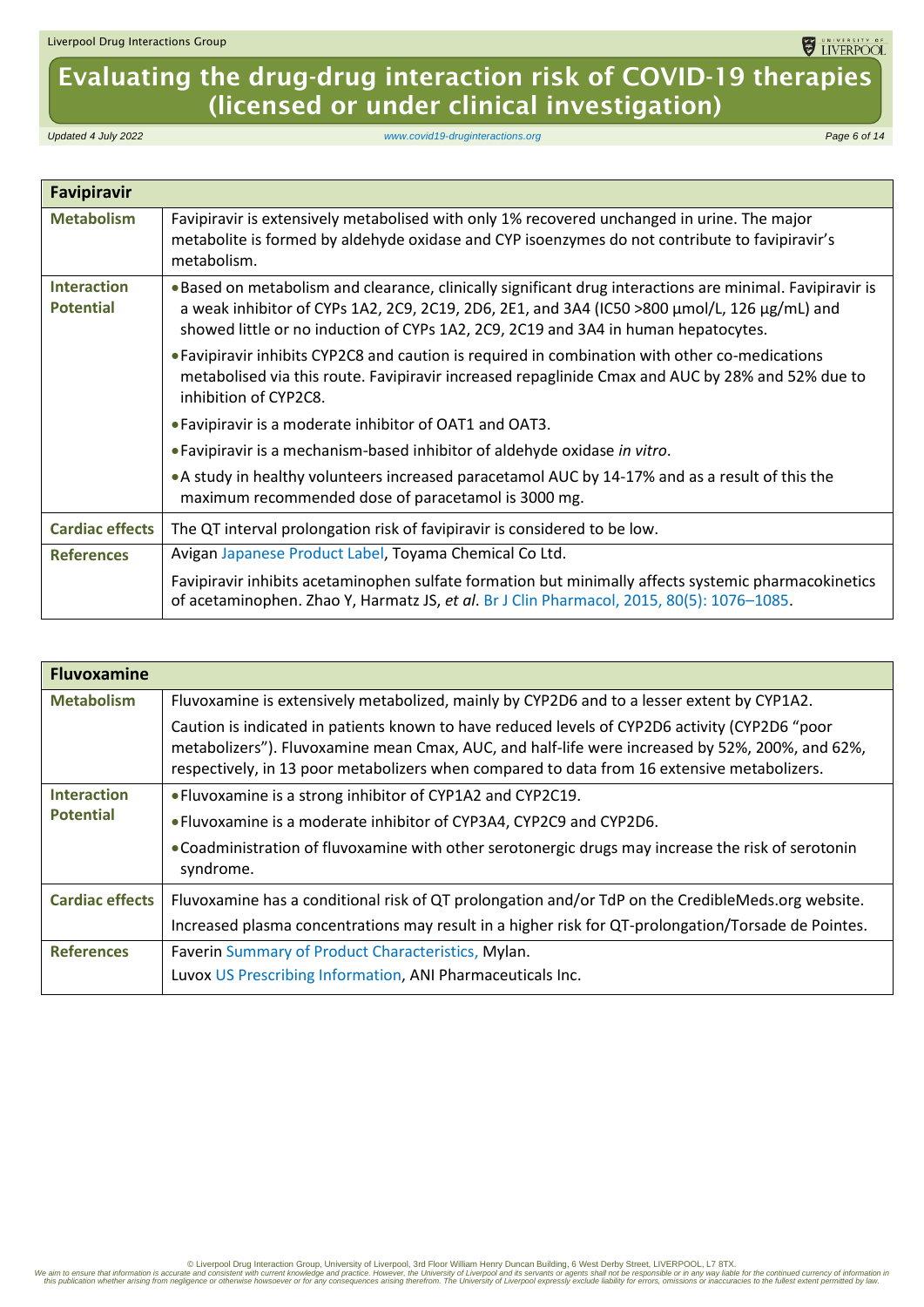## Evaluating the drug-drug interaction risk of COVID-19 therapies (licensed or under clinical investigation)

*Updated 4 July 2022 [www.covid19-druginteractions.org](http://www.covid19-druginteractions.org/) Page 7 of 14*

<span id="page-6-0"></span>

| Hydrocortisone (oral or IV)            |                                                                                                                                 |
|----------------------------------------|---------------------------------------------------------------------------------------------------------------------------------|
| <b>Metabolism</b>                      | Hydrocortisone is metabolized by CYP3A4 and is minimally excreted in the urine.                                                 |
| <b>Interaction</b><br><b>Potential</b> | . Coadministration with a strong inhibitor of CYP3A4 may increase hydrocortisone exposure.                                      |
|                                        | • Coadministration with inducers of CYP3A4 may decrease hydrocortisone exposure and decrease its<br>therapeutic effect.         |
|                                        | • Hydrocortisone inhibits the action of anti-diabetics and enhances the actions of coumarin<br>anticoagulants.                  |
|                                        | • Hydrocortisone can cause hypokalaemia, and caution must be exercised when coadministering with<br>potassium depletion agents. |
| <b>Cardiac effects</b>                 | No clinically significant effect on QTc prolongation has been observed.                                                         |
| <b>References</b>                      | Solu-Cortef Summary of Product Characteristics, Pfizer Ltd.                                                                     |
|                                        | Solu-Cortef US Prescribing Information, Pfizer Injectables.                                                                     |

<span id="page-6-1"></span>

| <b>Imatinib</b>        |                                                                                                                                                                                                                               |
|------------------------|-------------------------------------------------------------------------------------------------------------------------------------------------------------------------------------------------------------------------------|
| <b>Metabolism</b>      | Imatinib is metabolized mainly by CYP3A4. Other cytochrome P450 enzymes, such as CYP1A2, CYP2D6,<br>CYP2C9, and CYP2C19, play a minor role in its metabolism.                                                                 |
| <b>Interaction</b>     | $\bullet$ Imatinib is a moderate inhibitor of CYP3A4 and CYP2C9.                                                                                                                                                              |
| <b>Potential</b>       | • Imatinib is a weak inhibitor of CYP2D6.                                                                                                                                                                                     |
| <b>Cardiac effects</b> | Imatinib has a possible risk of QT prolongation and/or TdP on the CredibleMeds.org website.                                                                                                                                   |
|                        | However, the risk of QT interval prolongation when imatinib is used as a COVID-19 therapy is<br>considered to be low in the absence of a significant pharmacokinetic interaction given the dose and<br>duration of treatment. |
| <b>References</b>      | Glivec Summary of Product Characteristics, Novartis Pharmaceuticals.                                                                                                                                                          |
|                        | Gleevec US Prescribing Information, Novartis Pharmaceuticals.                                                                                                                                                                 |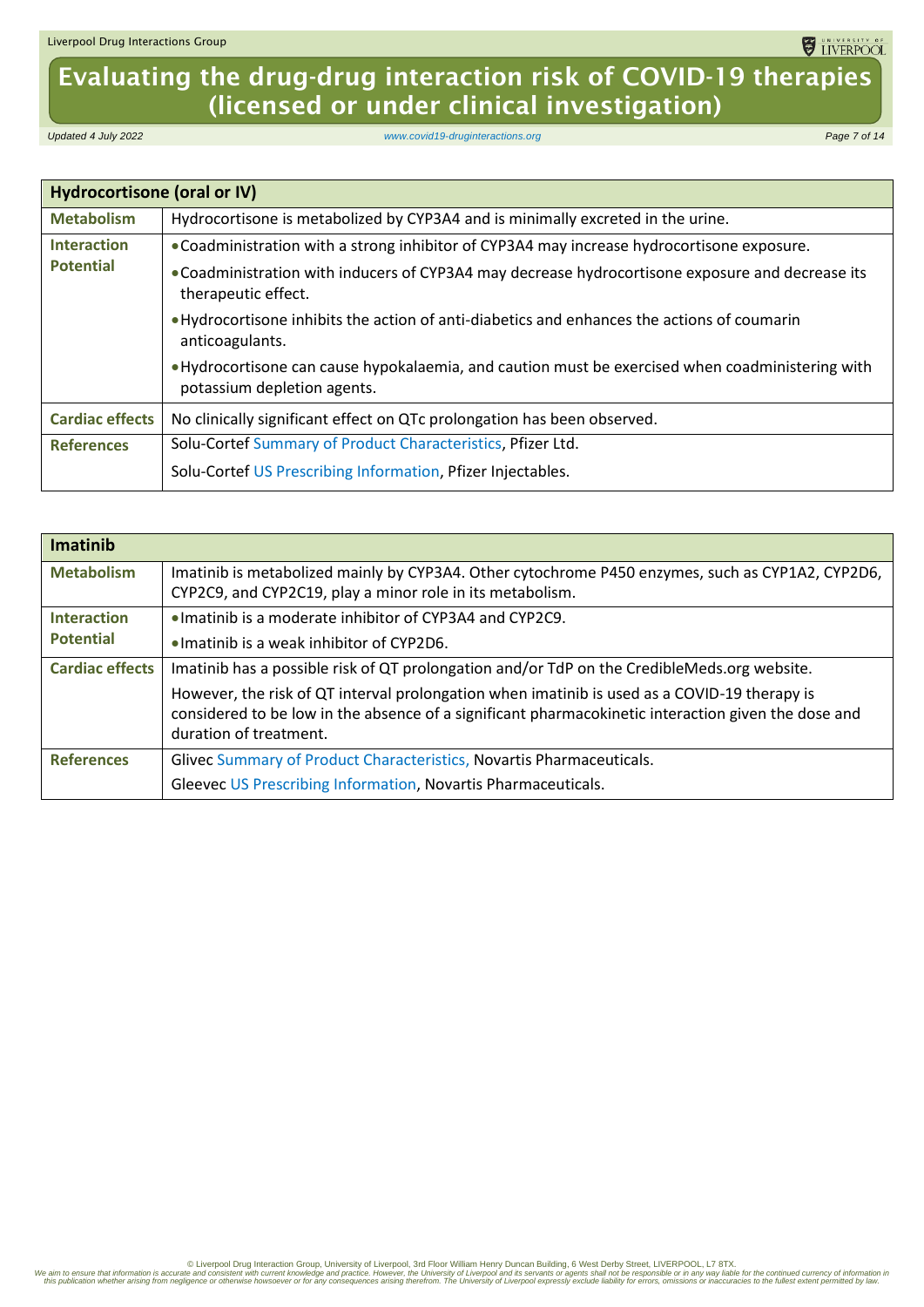# Evaluating the drug-drug interaction risk of COVID-19 therapies (licensed or under clinical investigation)

*Updated 4 July 2022 [www.covid19-druginteractions.org](http://www.covid19-druginteractions.org/) Page 8 of 14*

<span id="page-7-0"></span>

| <b>Infliximab</b>                      |                                                                                                                                                                                                                                                                                                                                                                                                                                                                                                                                                                                        |
|----------------------------------------|----------------------------------------------------------------------------------------------------------------------------------------------------------------------------------------------------------------------------------------------------------------------------------------------------------------------------------------------------------------------------------------------------------------------------------------------------------------------------------------------------------------------------------------------------------------------------------------|
| <b>Metabolism</b>                      | The elimination pathways for infliximab have not been characterised but it is likely to be eliminated via<br>its target antigen.                                                                                                                                                                                                                                                                                                                                                                                                                                                       |
| <b>Interaction</b><br><b>Potential</b> | . Infliximab, per se, has no inhibitory or inducing effects on cytochromes. However, infliximab reverses<br>IL-6 induced suppression of cytochromes (elevation of IL-6 during inflammation has been shown to<br>inhibit CYP3A4, CYP2C19, CYP2C9 and CYP1A2 expression/activity resulting in higher drug exposure<br>of substrate drugs). Upon treatment with infliximab, cytochrome activity normalizes leading to<br>reduced exposure of drugs which, prior to treatment with infliximab, had been adjusted to the<br>metabolism of individuals with various inflammatory conditions. |
|                                        | . Patients infected with COVID19 experience an elevation of IL-6. However, since comedications will<br>not have been adjusted to the acute inflammatory COVID19 state and since treatment with<br>infliximab is initiated rapidly, no a priori adjustment of CYP3A4, CYP2C19, CYP2C9, CYP1A2 substrates<br>is needed. The effect of acute COVID infection on drugs with a narrow therapeutic index is unclear.                                                                                                                                                                         |
|                                        | • Caution is required when coadministering with myelotoxic drugs due to the potential additive<br>haematological toxicity.                                                                                                                                                                                                                                                                                                                                                                                                                                                             |
|                                        | . Coadministration with monoclonal antibodies should be avoided due to the enhanced<br>immunosuppressive effect.                                                                                                                                                                                                                                                                                                                                                                                                                                                                       |
|                                        | . Use of infliximab with other TNF inhibitors is not recommended.                                                                                                                                                                                                                                                                                                                                                                                                                                                                                                                      |
|                                        | . Delayed second dosing of COVID vaccines should be avoided in patients treated with infliximab. Anti-<br>SARS-CoV-2 antibody concentrations were shown to be lower in patients treated with infliximab<br>compared to vedolizumab, following a single vaccination dose with the BNT162b2 (Pfizer) and<br>ChAdOx1 nCoV-19 (Oxford-AstraZeneca) SARS-CoV-2 vaccines. Vaccination after SARS-CoV-2<br>infection, or a second dose of vaccine, led to seroconversion in most patients.                                                                                                    |
| <b>Cardiac effects</b>                 | A formal classification of the QT prolongation risk has not been made.                                                                                                                                                                                                                                                                                                                                                                                                                                                                                                                 |
| <b>References</b>                      | Remicade Summary of Product Characteristics, Merck Sharp and Dohme Ltd.                                                                                                                                                                                                                                                                                                                                                                                                                                                                                                                |
|                                        | Remicade US Prescribing Information, Janssen Pharmaceuticals.                                                                                                                                                                                                                                                                                                                                                                                                                                                                                                                          |
|                                        | Infliximab is associated with attenuated immunogenicity to BNT162b2 and ChAdOx1 nCoV-19 SARS-<br>CoV-2 vaccines in patients with IBD.<br>Kennedy NA, Lin S, Goodhand JR, et al. Gut, 2021, 70(10):1884-1893.                                                                                                                                                                                                                                                                                                                                                                           |

<span id="page-7-1"></span>

| Methylprednisolone (oral or IV)        |                                                                                                                                                                                                                                |
|----------------------------------------|--------------------------------------------------------------------------------------------------------------------------------------------------------------------------------------------------------------------------------|
| <b>Metabolism</b>                      | Methylprednisolone is mainly metabolized by CYP3A4 and may be a substrate for P-gp.                                                                                                                                            |
| <b>Interaction</b><br><b>Potential</b> | • Product labels for methylprednisolone do not recommend coadministration of strong CYP3A4<br>inhibitors but given the dose of methylprednisolone used in COVID-19 treatment this is unlikely to be<br>clinically significant. |
|                                        | • Inducers of CYP3A4 may decrease methylprednisolone concentrations and a doubling of<br>methylprednisolone dose would be recommended.                                                                                         |
|                                        | • Methylprednisolone does not significantly induce or inhibit CYPs.                                                                                                                                                            |
| <b>Cardiac effects</b>                 | Cases of QT prolongation with methylprednisolone have been reported but a formal classification of<br>the QT prolongation risk has not been made.                                                                              |
| <b>References</b>                      | Medrone Summary of Product Characteristics, Pfizer Ltd.                                                                                                                                                                        |
|                                        | Medrol US Prescribing Information, Pfizer.                                                                                                                                                                                     |
|                                        | Effect of methylprednisolone on CYP3A4-mediated drug metabolism in vivo.<br>Villikka K, Varis T, Backman JT, et al. Eur J Clin Pharmacol. 2001; 57(6-7):457-60.                                                                |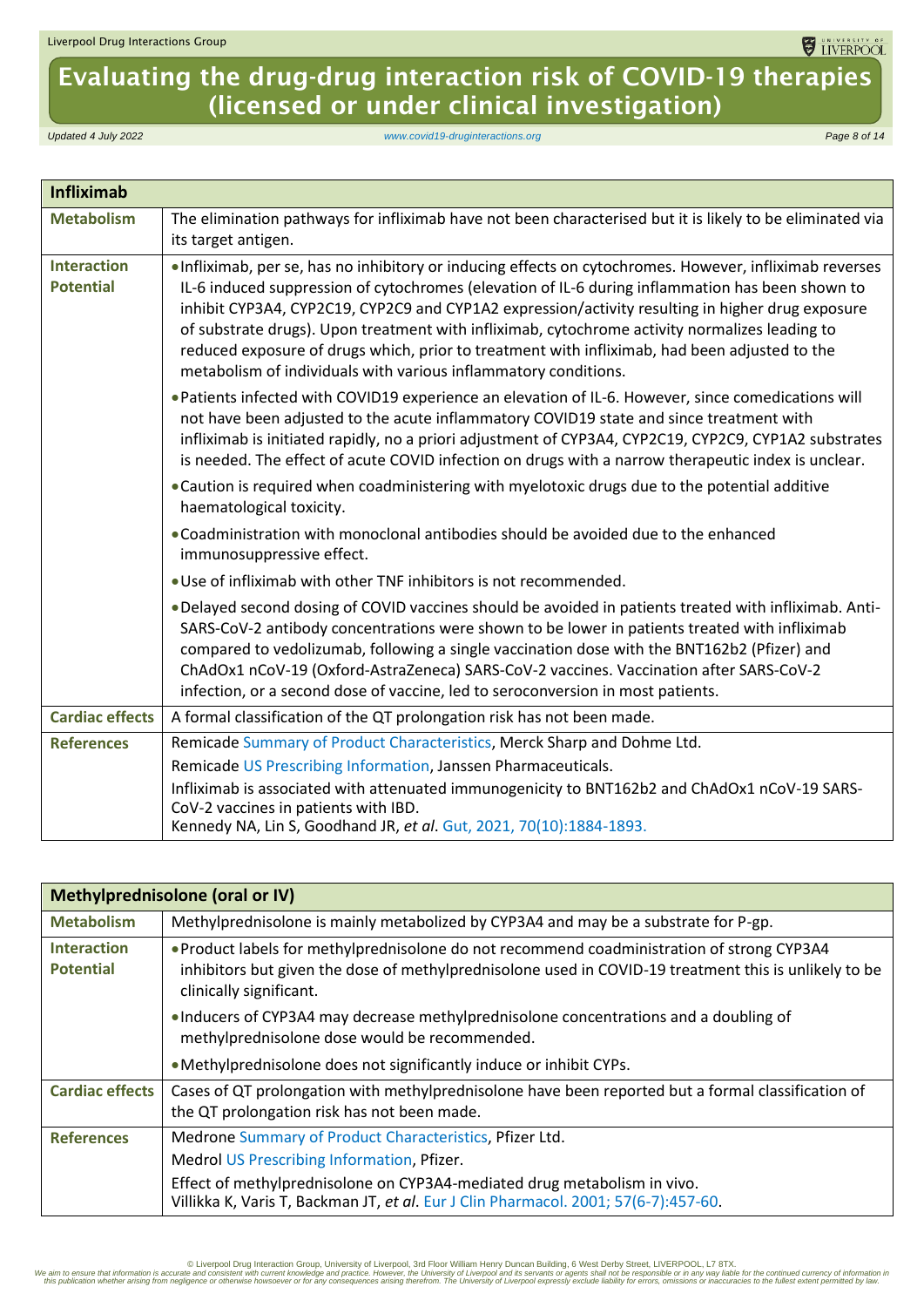# Evaluating the drug-drug interaction risk of COVID-19 therapies (licensed or under clinical investigation)

*Updated 4 July 2022 [www.covid19-druginteractions.org](http://www.covid19-druginteractions.org/) Page 9 of 14*

<span id="page-8-0"></span>

| <b>Molnupiravir</b>                    |                                                                                                                                                                                                                                                                                                       |
|----------------------------------------|-------------------------------------------------------------------------------------------------------------------------------------------------------------------------------------------------------------------------------------------------------------------------------------------------------|
| <b>Metabolism</b>                      | Molnupiravir is hydrolysed to n-hydroxycytidine (NHC) prior to reaching systemic circulation. Uptake<br>of NHC and metabolism to NHC-TP are mediated by the same pathways involved in endogenous<br>pyrimidine metabolism. NHC is not a substrate of major drug metabolising enzymes or transporters. |
| <b>Interaction</b><br><b>Potential</b> | . Based on in vitro studies, neither molnupiravir nor NHC are inhibitors or inducers of major drug<br>metabolising enzymes or inhibitors of major drug transporters.                                                                                                                                  |
|                                        | • The potential for molnupiravir or NHC to interact with concomitant medications is considered<br>unlikely.                                                                                                                                                                                           |
| <b>Cardiac effects</b>                 | The effect of molnupiravir on the QT interval has yet to be assessed.                                                                                                                                                                                                                                 |
| <b>References</b>                      | Lagevrio Summary of Product Characteristics, Merck Sharp and Dohme Ltd.                                                                                                                                                                                                                               |
|                                        | Molnupiravir FDA Emergency Use Authorization, Merck & Co Inc.                                                                                                                                                                                                                                         |

<span id="page-8-1"></span>

| <b>Niclosamide</b>                     |                                                                                                                                                                                                                                                      |
|----------------------------------------|------------------------------------------------------------------------------------------------------------------------------------------------------------------------------------------------------------------------------------------------------|
| <b>Metabolism</b>                      | Niclosamide is metabolized by CYP1A2 and UGT1A1.                                                                                                                                                                                                     |
| <b>Interaction</b><br><b>Potential</b> | • The likelihood of clinically significant drug interactions is low due to poor bioavailability of the oral<br>formulation of niclosamide and low systemic absorption via the intranasal/inhaled route.                                              |
|                                        | • Niclosamide does not inhibit or induce CYPs.                                                                                                                                                                                                       |
| <b>Cardiac effects</b>                 | No clinically significant effect on QTc prolongation has been reported.                                                                                                                                                                              |
| <b>References</b>                      | Yomesan Prescribing Information, Bayer (discontinued).                                                                                                                                                                                               |
|                                        | Metabolism of the anthelmintic drug niclosamide by cytochrome P450 enzymes and UDP-<br>glucuronosyltransferases: metabolite elucidation and main contributions from CYP1A2 and UGT1A1.<br>Lu D, Ma Z, Zhang T, et al. Xenobiotica. 2016; 46(1):1-13. |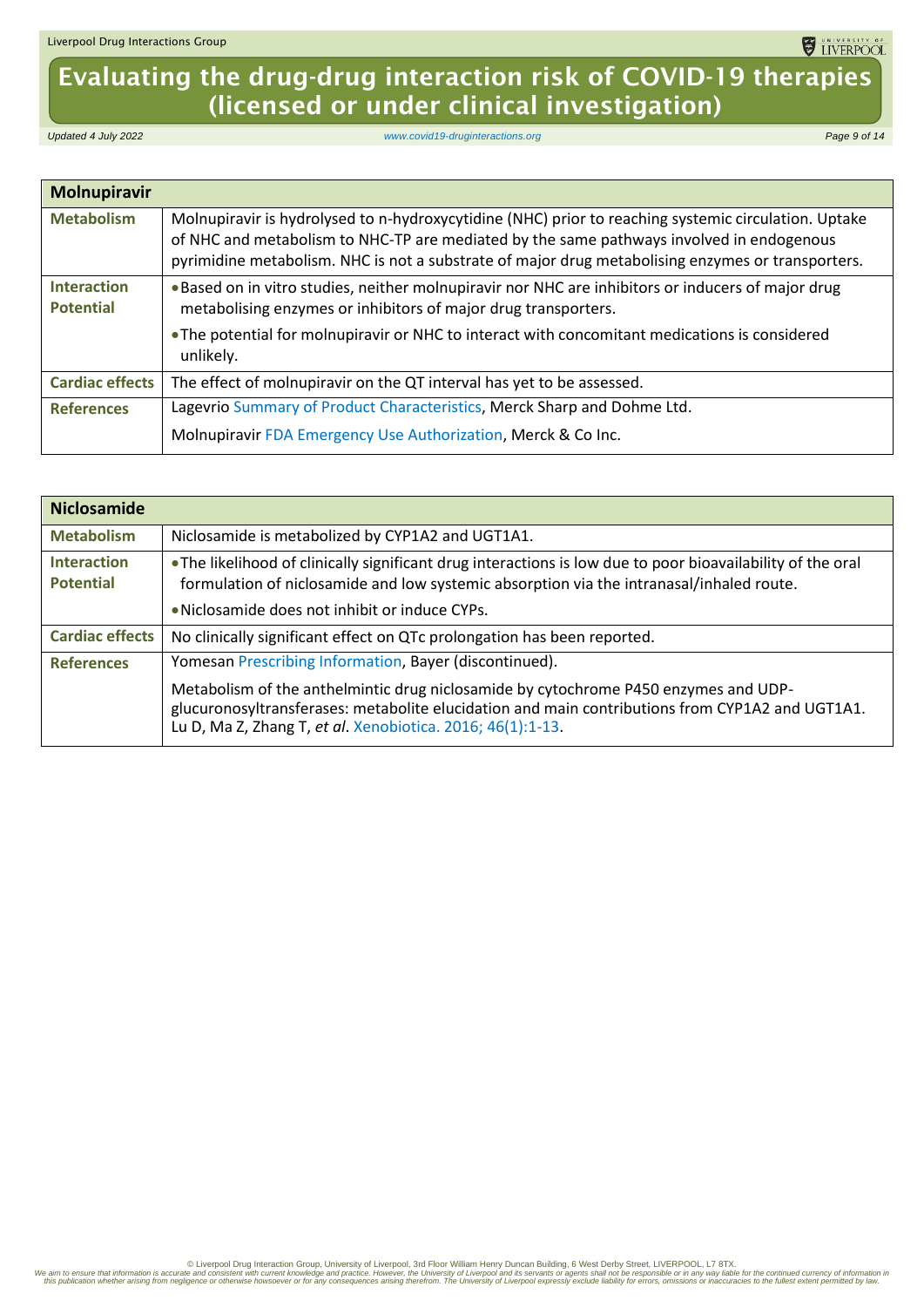## Evaluating the drug-drug interaction risk of COVID-19 therapies (licensed or under clinical investigation)

*Updated 4 July 2022 [www.covid19-druginteractions.org](http://www.covid19-druginteractions.org/) Page 10 of 14*

<span id="page-9-0"></span>

| Nirmatrelvir + ritonavir               |                                                                                                                                                                                                                                                                                                                                                               |
|----------------------------------------|---------------------------------------------------------------------------------------------------------------------------------------------------------------------------------------------------------------------------------------------------------------------------------------------------------------------------------------------------------------|
| <b>Metabolism</b>                      | Nirmatrelvir (PF-07321332) is a substrate for CYP3A and P-gp. The primary route of elimination of<br>nirmatrelvir when administered with ritonavir is renal excretion of intact drug. Approximately 49.6%<br>and 35.3% of the administered dose of nirmatrelvir 300 mg was recovered in urine and faeces,<br>respectively.                                    |
|                                        | Ritonavir is a potent CYP3A inhibitor and is given with nirmatrelvir to increase plasma levels and half-<br>life of nirmatrelvir. Ritonavir causes a mechanism-based inhibition which resolves for a large part<br>approximately 3 days after ritonavir is discontinued in most young and elderly individuals.                                                |
| <b>Interaction</b><br><b>Potential</b> | . Nirmatrelvir/ritonavir may increase plasma concentrations of drugs that are primarily metabolized by<br>CYP3A. Since the onset of inhibition is rapid, clinically significant drug-drug interactions may occur<br>even if nirmatrelvir/ritonavir is given for a short treatment course.                                                                     |
|                                        | . Due to the short duration (5 days) of treatment for COVID-19, management of some drug-drug<br>interactions with nirmatrelvir/ritonavir may differ from those when ritonavir is prescribed for<br>long-term use as a booster for HIV protease inhibitors. Please use the COVID website for details of<br>drug-drug interactions with nirmatrelvir/ritonavir. |
|                                        | • Potent CYP3A inducers may significantly reduce nirmatrelvir or ritonavir plasma concentrations<br>which may be associated with the potential for loss of virologic response and possible resistance.                                                                                                                                                        |
|                                        | . Nirmatrelvir does not reversibly inhibit CYP1A2, CYP2B6, CYP2C8, CYP2C9, CYP2C19, or CYP2D6 in<br>vitro at clinically relevant concentrations.                                                                                                                                                                                                              |
|                                        | . Nirmatrelvir does not induce any CYPs at clinically relevant concentrations.                                                                                                                                                                                                                                                                                |
|                                        | . Based on in vitro data, nirmatrelvir has a low potential to inhibit BCRP, MATE2K, OAT1, OAT3,<br>OATP1B3 and OCT2. There is a potential for nirmatrelvir to inhibit MDR1, MATE1, OCT1 and OATP1B1<br>at clinically relevant concentrations.                                                                                                                 |
|                                        | . Ritonavir is an inhibitor of CYP3A4, CYP2D6 and P-gp.                                                                                                                                                                                                                                                                                                       |
|                                        | . Ritonavir may induce CYP1A2, CYP2C8, CYP2C9, CYP2C19 and glucuronidation. This is unlikely to be<br>clinically significant as induction reaches maximal effect after several days and nirmatrelvir/ritonavir<br>treatment is of a short duration (5 days).                                                                                                  |
| <b>Cardiac effects</b>                 | No clinically relevant effect of nirmatrelvir on QTcF interval was observed in a double-blind,<br>randomised, placebo-controlled, cross-over study in 10 healthy adults.                                                                                                                                                                                      |
| <b>References</b>                      | Paxlovid Summary of Product Characteristics, Pfizer Ltd.                                                                                                                                                                                                                                                                                                      |
|                                        | Paxlovid FDA Emergency Use Authorization, Pfizer Inc.                                                                                                                                                                                                                                                                                                         |
|                                        | Stopping lopinavir/ritonavir in COVID-19 patients: duration of the drug interacting effect.<br>Stader F, Khoo S, Stoeckle M, et al. J Antimicrob Chemother. 2020; 75(10):3084-3086.                                                                                                                                                                           |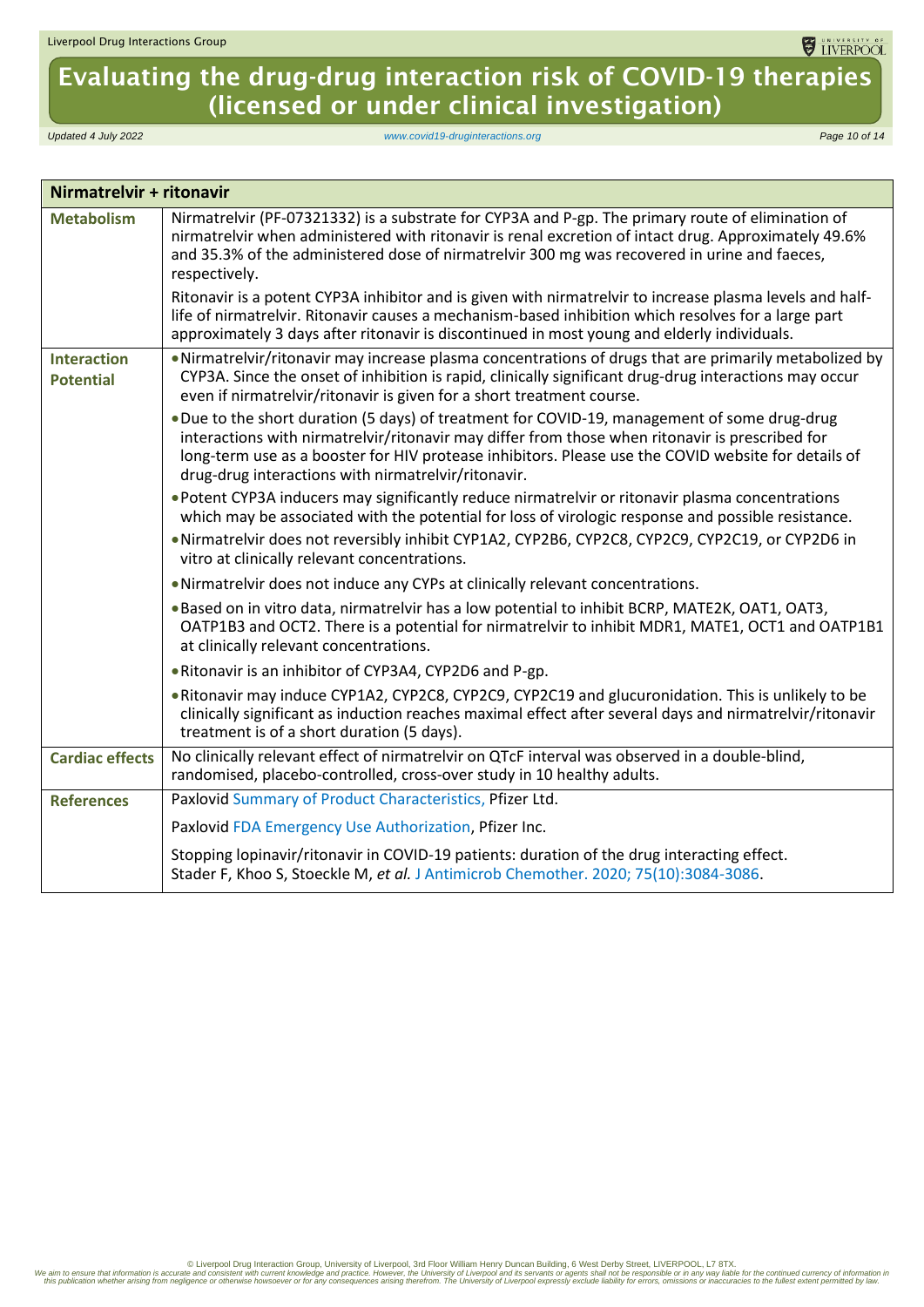# Evaluating the drug-drug interaction risk of COVID-19 therapies (licensed or under clinical investigation)

*Updated 4 July 2022 [www.covid19-druginteractions.org](http://www.covid19-druginteractions.org/) Page 11 of 14*

<span id="page-10-0"></span>

| <b>Nitazoxanide</b>                    |                                                                                                                                                                                                                                                                                                                                                                                                |
|----------------------------------------|------------------------------------------------------------------------------------------------------------------------------------------------------------------------------------------------------------------------------------------------------------------------------------------------------------------------------------------------------------------------------------------------|
| <b>Metabolism</b>                      | Following oral administration, nitazoxanide is rapidly hydrolyzed to an active metabolite, tizoxanide                                                                                                                                                                                                                                                                                          |
| <b>Interaction</b><br><b>Potential</b> | . In vitro metabolism studies have demonstrated that tizoxanide has no significant inhibitory effect on<br>cytochrome P450 enzymes. Although no drug-drug interaction studies have been conducted in vivo,<br>it is expected that no significant interaction would occur when nitazoxanide is co-administered with<br>drugs that either are metabolized by or inhibit cytochrome P450 enzymes. |
|                                        | •Tizoxanide is highly bound to plasma protein (>99.9%). Therefore, caution should be used when<br>administering nitazoxanide concurrently with other highly plasma protein-bound drugs with narrow<br>therapeutic indices, as competition for binding sites may occur (e.g., coumarin derivatives, warfarin,<br>acenocoumarol and phenprocoumon).                                              |
|                                        | . When administered with food the AUC of nitazoxanide in oral form increased by around 50% and<br>subsequently is recommended to be taken with food.                                                                                                                                                                                                                                           |
| <b>Cardiac effects</b>                 | No clinically significant effect on QTc prolongation have been observed.                                                                                                                                                                                                                                                                                                                       |
| <b>References</b>                      | Alinia US Prescribing Information, Romark Pharmaceuticals.                                                                                                                                                                                                                                                                                                                                     |
|                                        | Nitazoxanide: a new thiazolide antiparasitic agent.<br>Fox LM, Saravolatz LD. Clin Infect Dis. 2005;40(8):1173-1180.                                                                                                                                                                                                                                                                           |

<span id="page-10-1"></span>

| <b>Remdesivir</b>      |                                                                                                                                                                                                                                                                                                                                                                                                                                                                                                                                         |
|------------------------|-----------------------------------------------------------------------------------------------------------------------------------------------------------------------------------------------------------------------------------------------------------------------------------------------------------------------------------------------------------------------------------------------------------------------------------------------------------------------------------------------------------------------------------------|
| <b>Metabolism</b>      | Remdesivir is rapidly metabolised following IV administration to GS-704277, GS-441524, and the<br>pharmacologically active metabolite GS-443902.                                                                                                                                                                                                                                                                                                                                                                                        |
| <b>Interaction</b>     | . Remdesivir is a prodrug, predominantly metabolized by hydrolase activity.                                                                                                                                                                                                                                                                                                                                                                                                                                                             |
| <b>Potential</b>       | . Based on rapid distribution, metabolism and clearance the likelihood of clinically significant<br>interactions is low.                                                                                                                                                                                                                                                                                                                                                                                                                |
|                        | . While remdesivir is a substrate of CYP2C8, CYP2D6, CYP3A4 and transporters OATP1B1 and P-gp in<br>vitro, coadministration with inhibitors of these CYP isoforms and transporters is unlikely to increase<br>remdesivir levels                                                                                                                                                                                                                                                                                                         |
|                        | • Strong inducers are expected to reduce remdesivir to a limited extent (~15-30%) and no a priori dose<br>adjustment of remdesivir is needed when administering with strong inducers.                                                                                                                                                                                                                                                                                                                                                   |
|                        | . Transporter interactions are minimised by the IV route of administration. Rapid clearance means that<br>despite remdesivir being an inhibitor of CYP3A4, OATP1B1/3, BSEP, MRP4 and NTCP in vitro, the<br>potential for clinically significant interactions is low. However, the European Summary of Product<br>Characteristics (but not the US Prescribing Information) for remdesivir suggests that medicinal<br>products that are substrates of CYP3A4 or OATP 1B1/1B3 should be administered at least 2 hours<br>after remdesivir. |
|                        | . Remdesivir is an inducer of CYP1A2 and potentially CYP3A4 in vitro (increase in mRNA) but<br>considering the exposure it is unlikely to translate into a clinically significant interaction with<br>substrates of these enzymes.                                                                                                                                                                                                                                                                                                      |
|                        | . Due to antagonism observed in vitro, concomitant use of remdesivir with chloroquine or<br>hydroxychloroquine is not recommended. Increasing concentrations of chloroquine phosphate<br>reduced formation of remdesivir triphosphate in normal human bronchial epithelial cells.                                                                                                                                                                                                                                                       |
| <b>Cardiac effects</b> | Remdesivir does not prolong the QTc interval.                                                                                                                                                                                                                                                                                                                                                                                                                                                                                           |
| <b>References</b>      | Veklury (remdesivir) Summary of Product Characteristics, Gilead Sciences Ltd.                                                                                                                                                                                                                                                                                                                                                                                                                                                           |
|                        | Veklury (remdesivir) US Prescribing Information, Gilead Sciences Inc.                                                                                                                                                                                                                                                                                                                                                                                                                                                                   |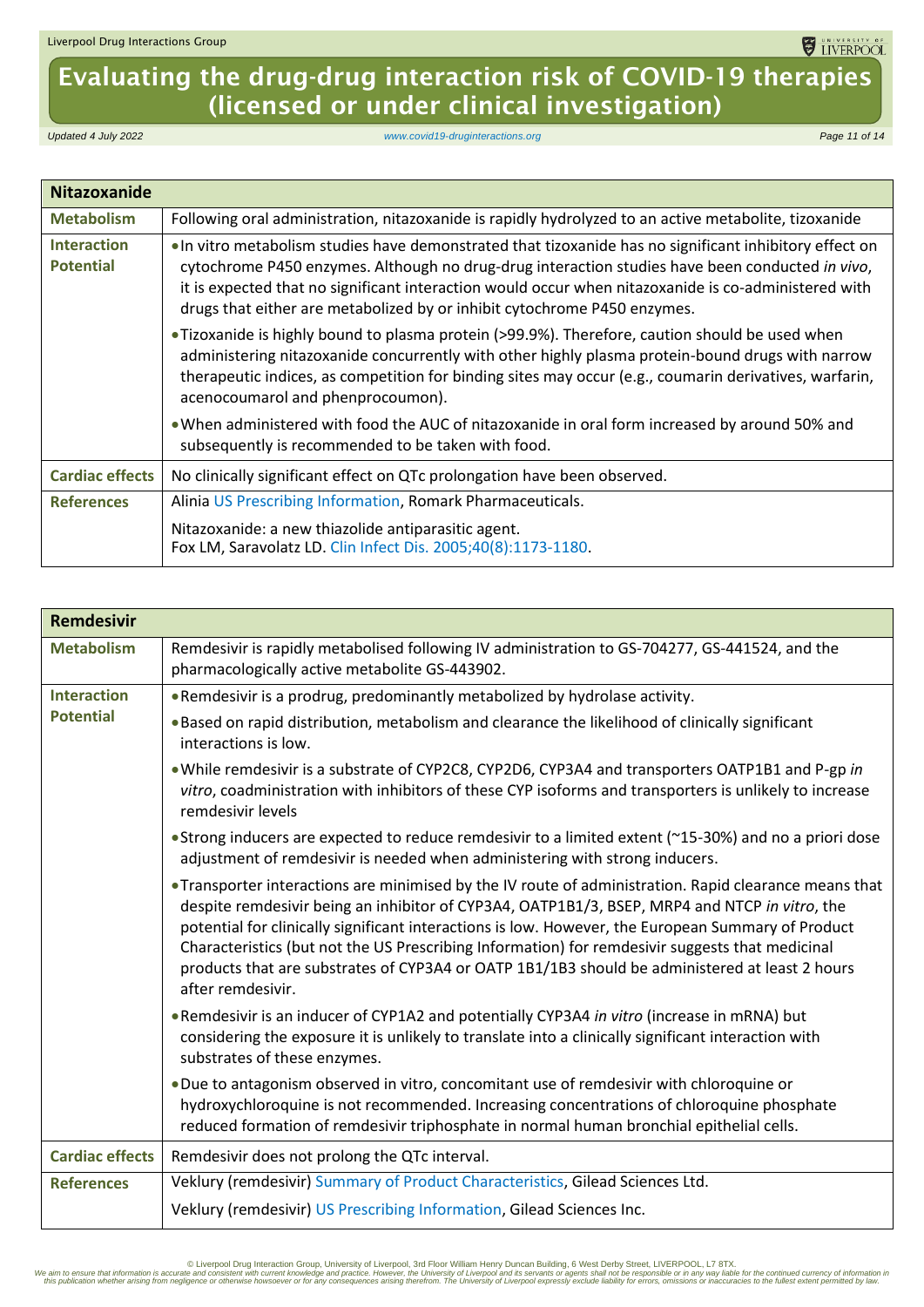# Evaluating the drug-drug interaction risk of COVID-19 therapies (licensed or under clinical investigation)

*Updated 4 July 2022 [www.covid19-druginteractions.org](http://www.covid19-druginteractions.org/) Page 12 of 14*

<span id="page-11-0"></span>

| <b>Ruxolitinib</b>                     |                                                                                                                                                                                                                                                                                                                                    |
|----------------------------------------|------------------------------------------------------------------------------------------------------------------------------------------------------------------------------------------------------------------------------------------------------------------------------------------------------------------------------------|
| <b>Metabolism</b>                      | Ruxolitinib is mainly metabolised by CYP3A4 (>50%), with some contribution from CYP2C9.<br>Renal excretion accounts for 74% of ruxolitinib clearance and faecal excretion for 22%.                                                                                                                                                 |
| <b>Interaction</b><br><b>Potential</b> | • CYP3A4 and/or CYP2C9 inhibitors may increase ruxolitinib exposure. Use with caution; Ruxolitinib<br>dose should be reduced by half in presence of strong CYP4A4 inhibitors or dual CYP3A4/CYP2C9<br>inhibitors. No dose adjustment is needed with moderate CYP3A4 inhibitors however monitoring for<br>cytopenia is recommended. |
|                                        | • CYP3A4 inducers may decrease ruxolitinib exposure. Monitor and titrate ruxolitinib according to<br>efficacy and safety.                                                                                                                                                                                                          |
|                                        | • Ruxolitinib may inhibit P-gp and BCRP. Use with caution when coadministering P-gp and/or BCRP<br>substrates with a narrow therapeutic index (i.e. digoxin, DOAC).                                                                                                                                                                |
|                                        | . Drugs likely to exacerbate the haematological effects of ruxolitinib should be used with caution.                                                                                                                                                                                                                                |
|                                        | . There is a risk of additional immunosuppression when ruxolitinib is coadministered with other<br>immunosuppressants. Coadministration with biological disease-modifying anti-rheumatic drugs or<br>Janus kinase inhibitors is not recommended.                                                                                   |
| <b>Cardiac effects</b>                 | Ruxolitinib did not prolong QTc at a supratherapeutic dose (200 mg) in healthy subjects.                                                                                                                                                                                                                                           |
| <b>References</b>                      | Jakavi Summary of Product Characteristics, Novartis Pharmaceutics Ltd.                                                                                                                                                                                                                                                             |
|                                        | Jakafi US Prescribing Information, Incyte Corporation.                                                                                                                                                                                                                                                                             |

<span id="page-11-1"></span>

| <b>Sarilumab</b>                       |                                                                                                                                                                                                                                                                                                                                                                                                                                                                                                                                                                         |
|----------------------------------------|-------------------------------------------------------------------------------------------------------------------------------------------------------------------------------------------------------------------------------------------------------------------------------------------------------------------------------------------------------------------------------------------------------------------------------------------------------------------------------------------------------------------------------------------------------------------------|
| <b>Metabolism</b>                      | Sarilumab is an anti-human interleukin 6 (IL-6) receptor monoclonal antibody approved for the<br>treatment of rheumatoid arthritis. Sarilumab is expected to be degraded into small peptides and<br>amino acids via catabolic pathways in the same manner as endogenous IgG and likely undergoes<br>elimination via binding to its target antigen.                                                                                                                                                                                                                      |
| <b>Interaction</b><br><b>Potential</b> | • Sarilumab, per se, has no inhibitory of inducing effects on cytochromes. However, sarilumab<br>reverses IL-6 induced suppression of cytochromes (elevation of IL-6 during inflammation has been<br>shown to inhibit CYP3A4, CYP2C19, CYP2C9 and CYP1A2 expression/activity resulting in higher drug<br>exposure of substrate drugs). Upon treatment with sarilumab, cytochrome activity normalizes<br>leading to reduced exposure of drugs which, prior to treatment with sarilumab, had been adjusted<br>to the metabolism of individuals with rheumatoid arthritis. |
|                                        | • Patients infected with COVID19 experience an elevation of IL-6. However, since comedications will<br>not have been adjusted to the acute inflammatory COVID19 state and since treatment with<br>sarilumab is initiated rapidly, no a priori adjustment of CYP3A4, CYP2C9, CYP1A2 substrates is<br>needed. The effect of acute COVID infection on drugs with a narrow therapeutic index is unclear.                                                                                                                                                                    |
|                                        | . Caution is required when coadministering with myelotoxic drugs due to the potential additive<br>haematological toxicity.                                                                                                                                                                                                                                                                                                                                                                                                                                              |
|                                        | • Coadministration with other monoclonal antibodies should be avoided due to the enhanced<br>immunosuppressive effect                                                                                                                                                                                                                                                                                                                                                                                                                                                   |
| <b>Cardiac effects</b>                 | The QT interval was evaluated in the clinical trials that were part of the rheumatoid arthritis clinical<br>development program. No clinical safety signals related to the QT interval were identified.                                                                                                                                                                                                                                                                                                                                                                 |
| <b>References</b>                      | Kevzara Summary of Product Characteristics, Sanofi Genzyme.                                                                                                                                                                                                                                                                                                                                                                                                                                                                                                             |
|                                        | Kevzara US Prescribing Information, Sanofi Genzyme.                                                                                                                                                                                                                                                                                                                                                                                                                                                                                                                     |
|                                        | Sarilumab CDER Clinical Review, Food and Drug Administration.                                                                                                                                                                                                                                                                                                                                                                                                                                                                                                           |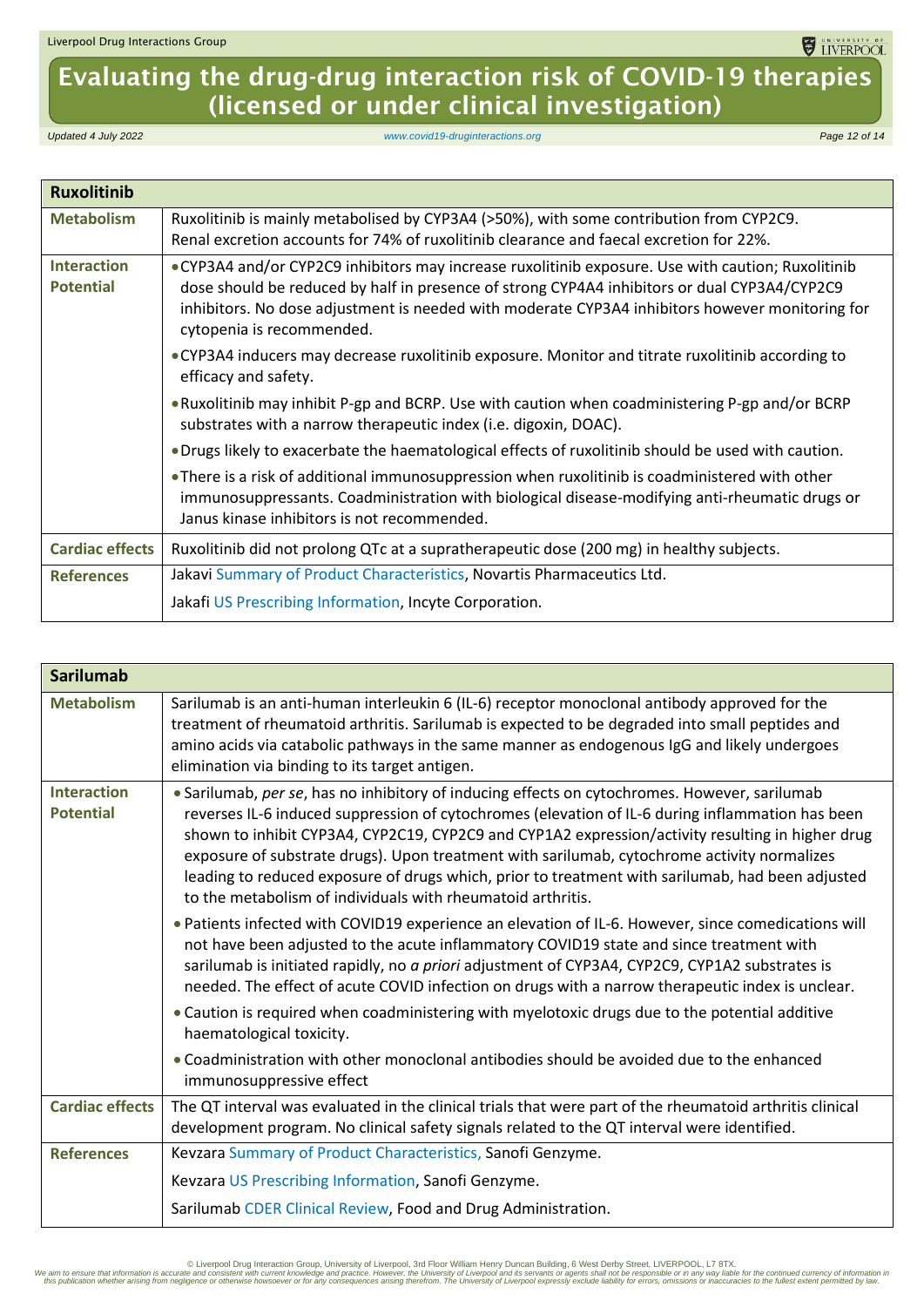## Evaluating the drug-drug interaction risk of COVID-19 therapies (licensed or under clinical investigation)

*Updated 4 July 2022 [www.covid19-druginteractions.org](http://www.covid19-druginteractions.org/) Page 13 of 14*

<span id="page-12-0"></span>

| Sotrovimab             |                                                                                                                                                                                                                                                                      |
|------------------------|----------------------------------------------------------------------------------------------------------------------------------------------------------------------------------------------------------------------------------------------------------------------|
| <b>Metabolism</b>      | Sotrovimab is an IgG1 monoclonal antibody and is expected to be degraded by proteolytic enzymes<br>which are widely distributed in the body and not restricted to hepatic tissue.                                                                                    |
| <b>Interaction</b>     | • Sotrovimab is not metabolized by cytochrome P450 enzymes.                                                                                                                                                                                                          |
| <b>Potential</b>       | • Interactions with concomitant medications that are substrates, inducers, or inhibitors of cytochrome<br>P450 enzymes are unlikely.                                                                                                                                 |
|                        | It is possible that sotrovimab may interfere with the development of effective immune responses to<br>COVID-19 vaccines. Refer to current vaccination guidelines with respect to timing of vaccination post<br>treatment with anti-SARS-CoV-2 monoclonal antibodies. |
| <b>Cardiac effects</b> | The QT interval prolongation risk for sotrovimab not been assessed but is considered to be low.                                                                                                                                                                      |
| <b>References</b>      | Xevudy (sotrovimab) Summary of Product Characteristics, GlaxoSmithKline.                                                                                                                                                                                             |
|                        | Sotrovimab FDA Emergency Use Authorization, GlaxoSmithKline.                                                                                                                                                                                                         |

<span id="page-12-1"></span>

| <b>Tixagevimab/ Cilgavimab</b> |                                                                                                                                                                                                                                                                                        |
|--------------------------------|----------------------------------------------------------------------------------------------------------------------------------------------------------------------------------------------------------------------------------------------------------------------------------------|
| <b>Metabolism</b>              | Tixagevimab and cilgavimab are IgG1 monoclonal antibodies and are expected to be degraded into<br>small peptides and component amino acids via catabolic pathways in the same manner as endogenous<br>IgG antibodies.                                                                  |
|                                | Based on pharmacokinetic modelling, COVID-19 vaccination following tixagevimab/cilgavimab<br>administration had no clinically relevant impact on the clearance of tixagevimab and cilgavimab.                                                                                          |
| <b>Interaction</b>             | . Tixagevimab and cilgavimab are not metabolized by cytochrome P450 enzymes.                                                                                                                                                                                                           |
| <b>Potential</b>               | • Interactions with concomitant medications that are substrates, inducers, or inhibitors of cytochrome<br>P450 enzymes are unlikely.                                                                                                                                                   |
|                                | • It is possible that tixagevimab and cilgavimab may interfere with the development of effective<br>immune responses to COVID-19 vaccines. Refer to current vaccination guidelines with respect to<br>timing of vaccination post treatment with anti-SARS-CoV-2 monoclonal antibodies. |
|                                | • The American Centers for Disease Control and Prevention advise that tixagevimab/cilgavimab used<br>for pre-exposure prophylaxis (PrEP) should be administered at least two weeks after vaccination.<br>Check local guidelines.                                                       |
| <b>Cardiac effects</b>         | The QT interval prolongation risks for tixagevimab and cilgavimab have not been assessed but are<br>considered to be low.                                                                                                                                                              |
| <b>References</b>              | Evusheld Summary of Product Characteristics, AstraZeneca.                                                                                                                                                                                                                              |
|                                | Evusheld FDA Emergency Use Authorization, AstraZeneca.                                                                                                                                                                                                                                 |